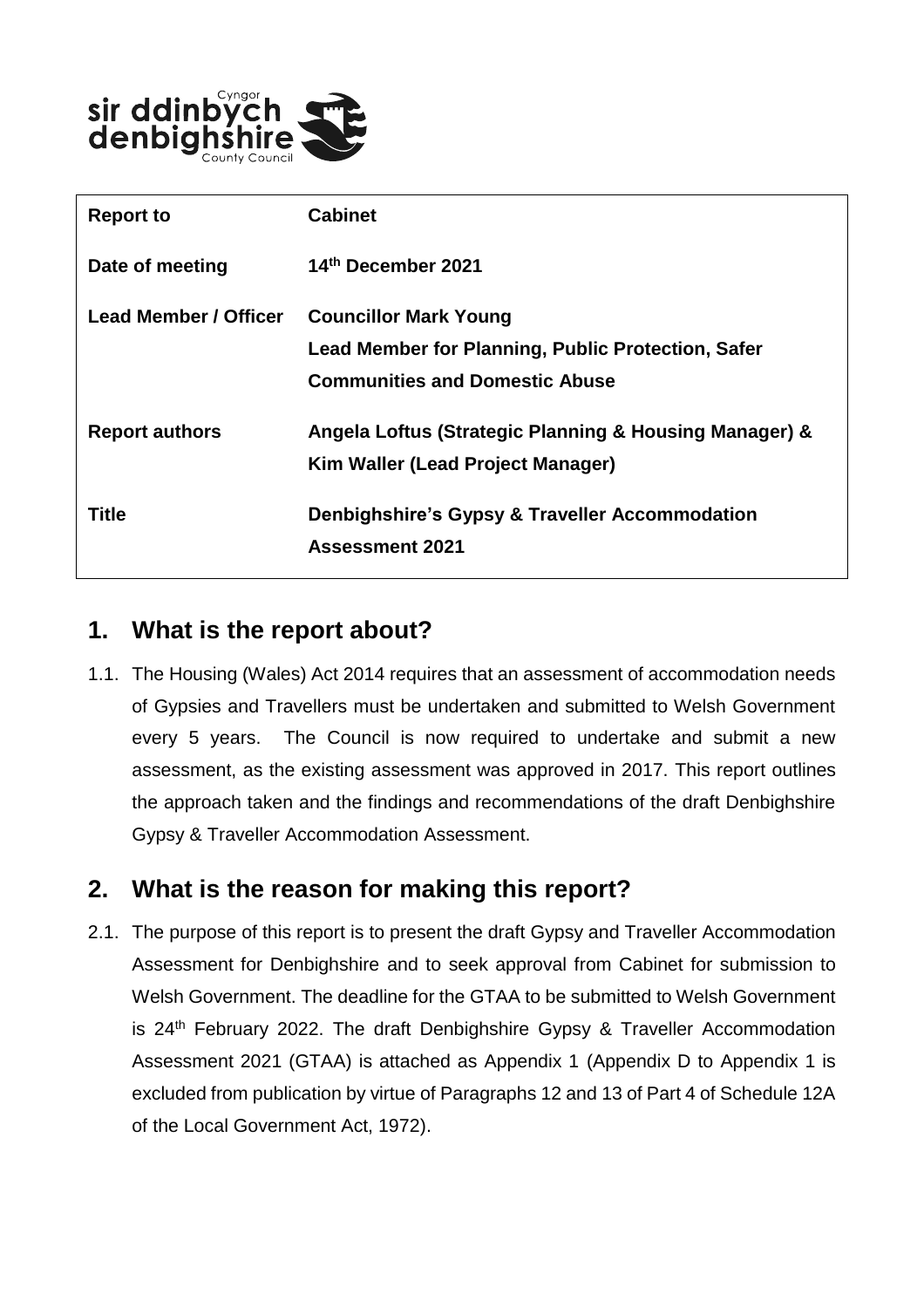# **3. What are the Recommendations?**

- 3.1. That Cabinet confirms support for the approach adopted for the delivery of Denbighshire's Gypsy and Traveller Accommodation Assessment as being robust and in line with Welsh Government guidance.
- 3.2. That Cabinet approves the draft Gypsy and Traveller Accommodation Assessment 2021 for submission to Welsh Government.
- 3.3. Delegate authority for the Lead Member Planning, Public Protection, Safer Communities and Domestic Abuse to agree any minor editorial changes required to the draft Gypsy and Traveller Accommodation Assessment, prior to submission to Welsh Government, and
- 3.4. That Cabinet confirms it has read, understood and taken account of the Well-being Impact Assessment (Appendix 3) as part of its consideration.

#### **4. Report details**

#### **Background**

 $\overline{a}$ 

- 4.1. The Housing Act (Wales) 2014 places a legal duty on Local Authorities to assess the accommodation needs of Gypsies and Travellers (Section 101) and subsequently meet those needs (Section 103). In line with this requirement the Council is now required to undertake and submit a new Assessment to Welsh Government. An up to date GTAA is also a requirement for the replacement Local Development Plan.
- 4.2. Welsh Government have published detailed statutory guidance '*Undertaking Gypsy*  and Traveller Accommodation Assessments<sup>'1</sup>. Welsh Government will assess the completed GTAA against this methodology. The GTAA is required to identify permanent residential and transit accommodation needs in Denbighshire. It is not required to identify locations for sites.
- 4.3. Consultants Opinion Research Services (ORS) were commissioned jointly with Conwy County Borough Council to undertake the new GTAA on behalf of both Councils.

<sup>1</sup> https://gov.wales/sites/default/files/publications/2019-03/undertaking-gypsy-and-traveller-accommodationassessments.pdf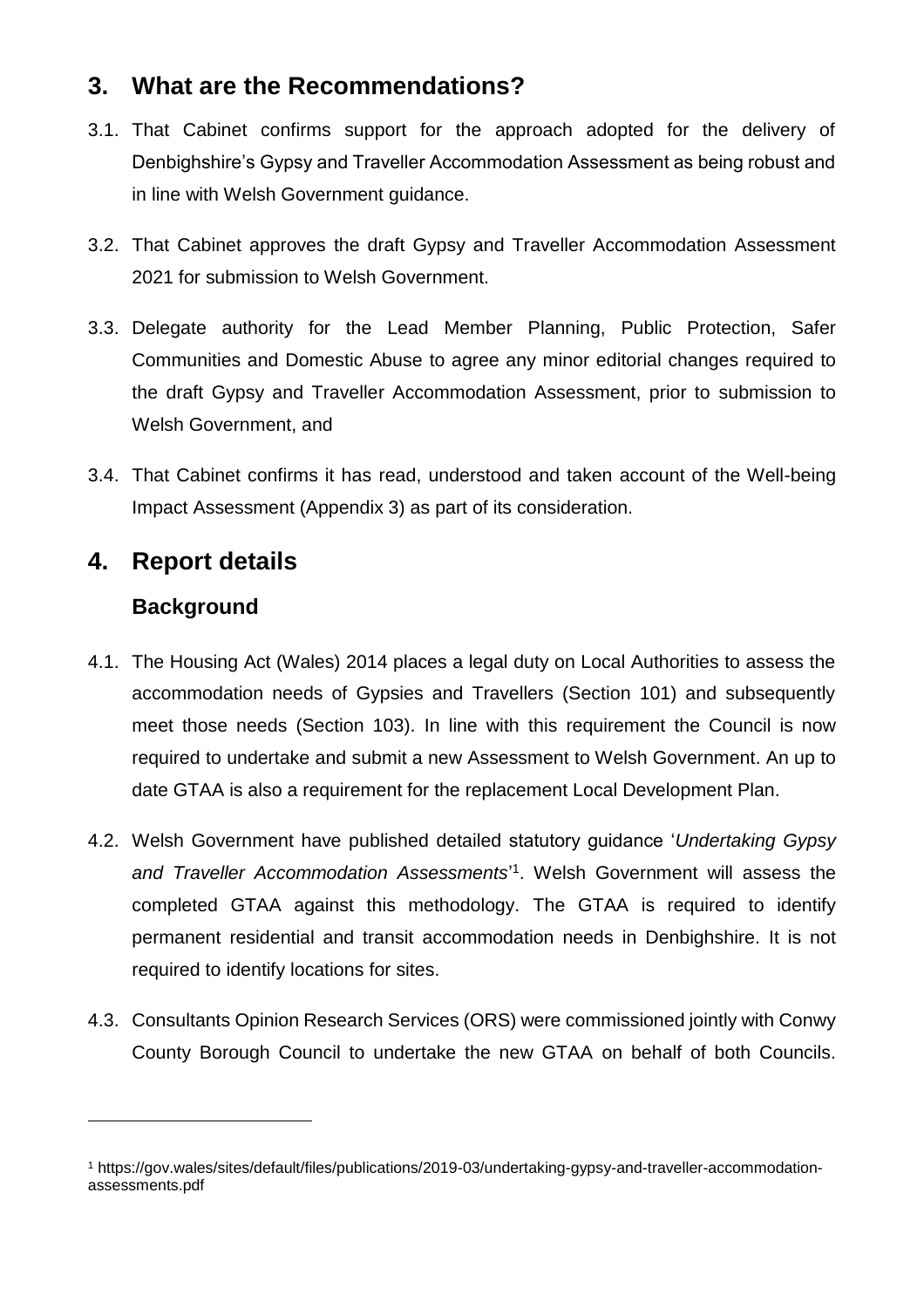Separate assessments and reports have been produced for each authority. A robust project management approach has been adopted with the establishment of a Memberled Project Board, with the Leader and Lead Member working with Senior Officers to direct this work ensuring Member involvement, openness and transparency.

- 4.4. Elected Members and Scrutiny Committee had previously raised concerns regarding the level of consultation with Gypsy and Traveller communities and the need for early engagement with Members. Communities Scrutiny Committee agreed at its meeting on 13<sup>th</sup> May 2021 to establish a Task and Finish Group to provide support to the development of the new GTAA. (Terms of Reference are attached as Appendix 2).
- 4.5. The purpose of the Group has been to ensure that the approach taken to deliver the new GTAA complies with the Welsh Government methodology and that previous feedback is taken into account in line with Scrutiny requirements.
- 4.6. At its meeting on 26<sup>th</sup> July 2021, Communities Scrutiny Committee endorsed the Work Brief and the Stakeholder Communication and Engagement Plan (these can be viewed as [Appendices 2 & 3 to business item 4 o](https://moderngov.denbighshire.gov.uk/ieListDocuments.aspx?CId=271&MId=6424&LLL=0)n that meeting's agenda) developed by the Task & Finish Group to support the delivery of the GTAA in line with the Welsh Government methodology. Scrutiny Committee confirmed that it supported the approach adopted as being robust and in line with Welsh Government methodology and supported the launch of the GTAA. Work on the Assessment was undertaken through August to October 2021. The Task & Finish Group have reviewed the findings and recommendations of the GTAA and are satisfied that the Assessment has been carried out in compliance with WG methodology and followed the agreed Work Brief and Stakeholder Communication and Engagement Plan. The final report and conclusions of the Task and Finish Group were discussed by Communities Scrutiny Committee on 9th December 2021.
- 4.7. A wide range of methods have been used to raise awareness of the GTAA and to engage with the Gypsy, Roma, Traveller (GRT) community in line with the Stakeholder Communication and Engagement Plan. Work initially consisted of gathering data from a number of sources including the 2011 Census, unauthorised encampment data, planning records, the housing register (SARTH), affordable housing register (Tai Teg) and liaison with Traveller Education and partner Registered Social Landlords. The study was publicised to ensure that the Travelling community were aware of the study and were encouraged to participate. The work was promoted via a press release,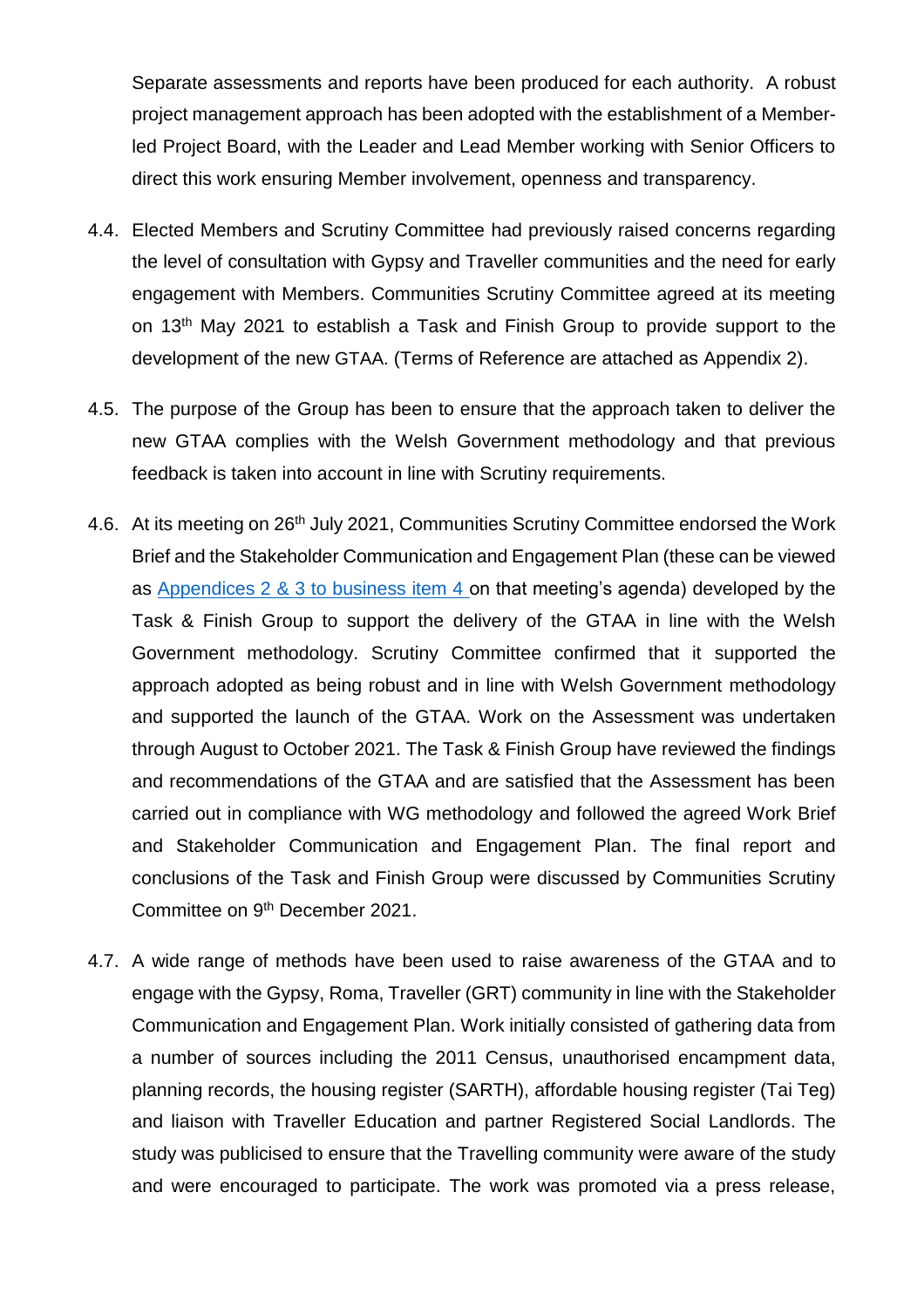social media, posters in the community, through frontline services including the Health Board and North Wales Police, and surveys to Elected Members and City Town and Community Councils. Information was circulated through GRT advocacy organisation – Travelling Ahead and through the GRT Liaison Officer.

- 4.8. Fieldwork and data collection for the survey was undertaken by Opinion Research Services (ORS). Gypsy and Traveller households who had been identified were interviewed to assess their needs using the survey questionnaire provided within the WG methodology. A total of 10 interviews were completed with households living on unauthorised sites and in bricks and mortar within the County. Information collected from the interviews forms the basis of the needs assessment. Work on the Assessment has now been completed and the draft GTAA is attached as Appendix 1.
- 4.9. The draft Denbighshire GTAA (Appendix 1) concludes that:
	- There is a need for 8 residential pitches to meet the identified needs of 3 households/ extended family groups in the County.
	- There is no evidence of need for a permanent transit site, due to the low numbers of unauthorised encampments, short term nature of these encampments and the fact that interviews with Gypsies and Travellers did not identify there was a need for permanent transit provision locally. It is recommended that the management based approach currently applied to unauthorised encampments could be further developed based on best practice from across the UK, which may include 'negotiated stopping'.
	- Future household growth is predicted to be 4 additional households from 2026 2033
- 4.10.If approved by Cabinet, the next step will be to submit the draft GTAA to Welsh Government for its approval.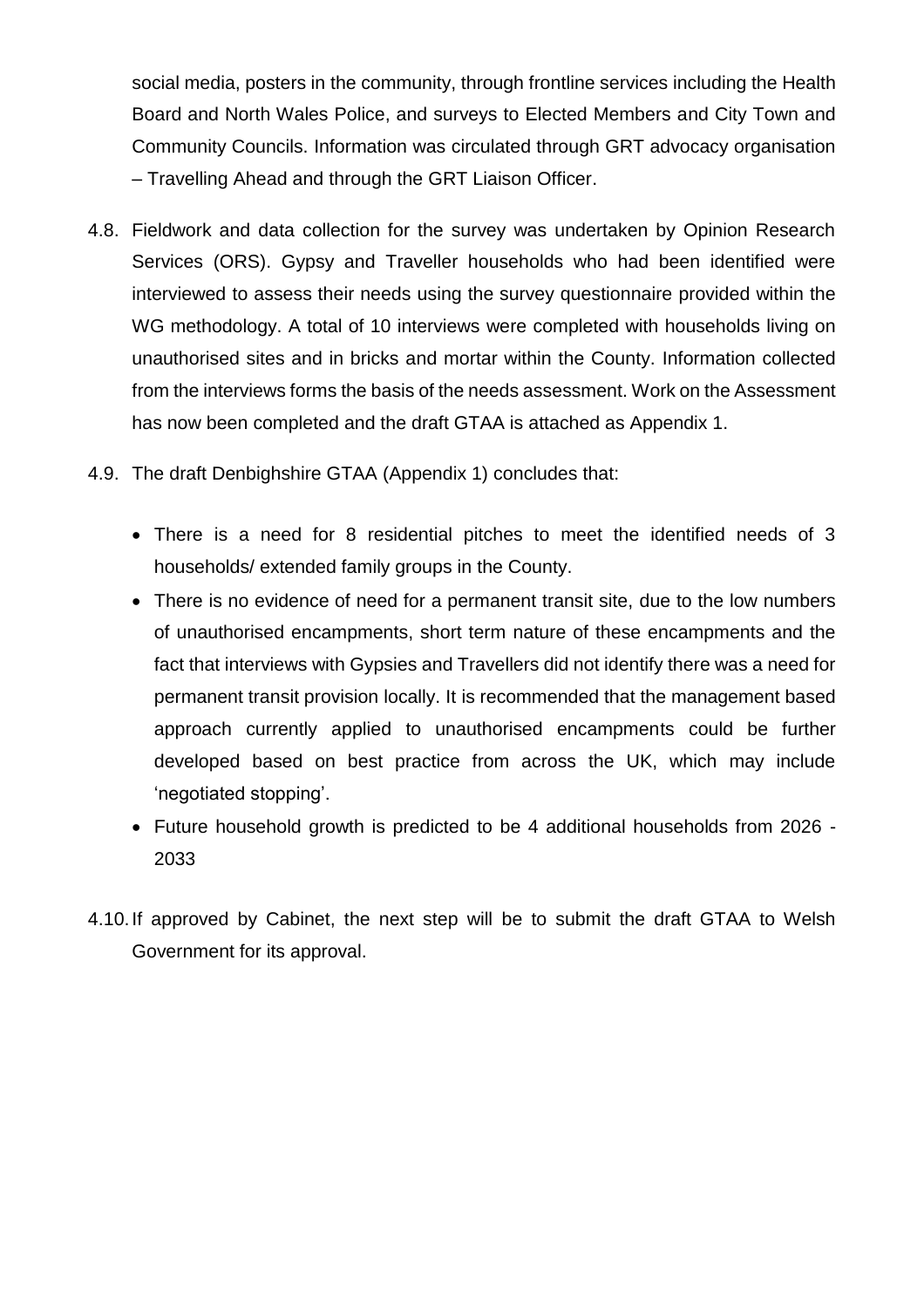# **5. How does the decision contribute to the Corporate Priorities?**

Completion of the GTAA will contribute to the Corporate priority: *Housing* by identifying the accommodation needs of the Gypsy and Traveller community.

#### **6. What will it cost and how will it affect other services?**

Consultants were procured jointly with CCBC to undertake the GTAA. The DCC commitment of £5.5k will be met from the LDP budget.

### **7. What are the main conclusions of the Well-being Impact Assessment?**

A Well-being Impact Assessment has been carried out for the project and is attached as Appendix 3. This concludes that the overall impact is positive.

# **8. What consultations have been carried out with Scrutiny and others?**

The Task and Finish Group established by Communities Scrutiny Committee has met six times and informed the development of the Stakeholder Communication and Engagement Plan and Work Brief. Scrutiny endorsed the GTAA Work Brief and Stakeholder Communication and Engagement Plan and confirmed support for the approach adopted at its meeting on  $26<sup>th</sup>$  July 2021. A final report from the Task and Finish Group and the draft GTAA were considered at Communities Scrutiny Committee on 9<sup>th</sup> December 2021. Due to timescales a verbal update from this meeting will be provided at Cabinet. The Stakeholder Communication and Engagement Plan included activities to seek input from the Travelling community assisted by the new post of Gypsy, Roma, Traveller Liaison Officer. Work has been undertaken with the advocacy organisation Travelling Ahead.

# **9. Chief Finance Officer Statement**

As set out in Section 6 there are no direct costs related to the work of the Task and Finish Group and it is welcome that the initial costs of consultants have been taken account of within existing budgets.